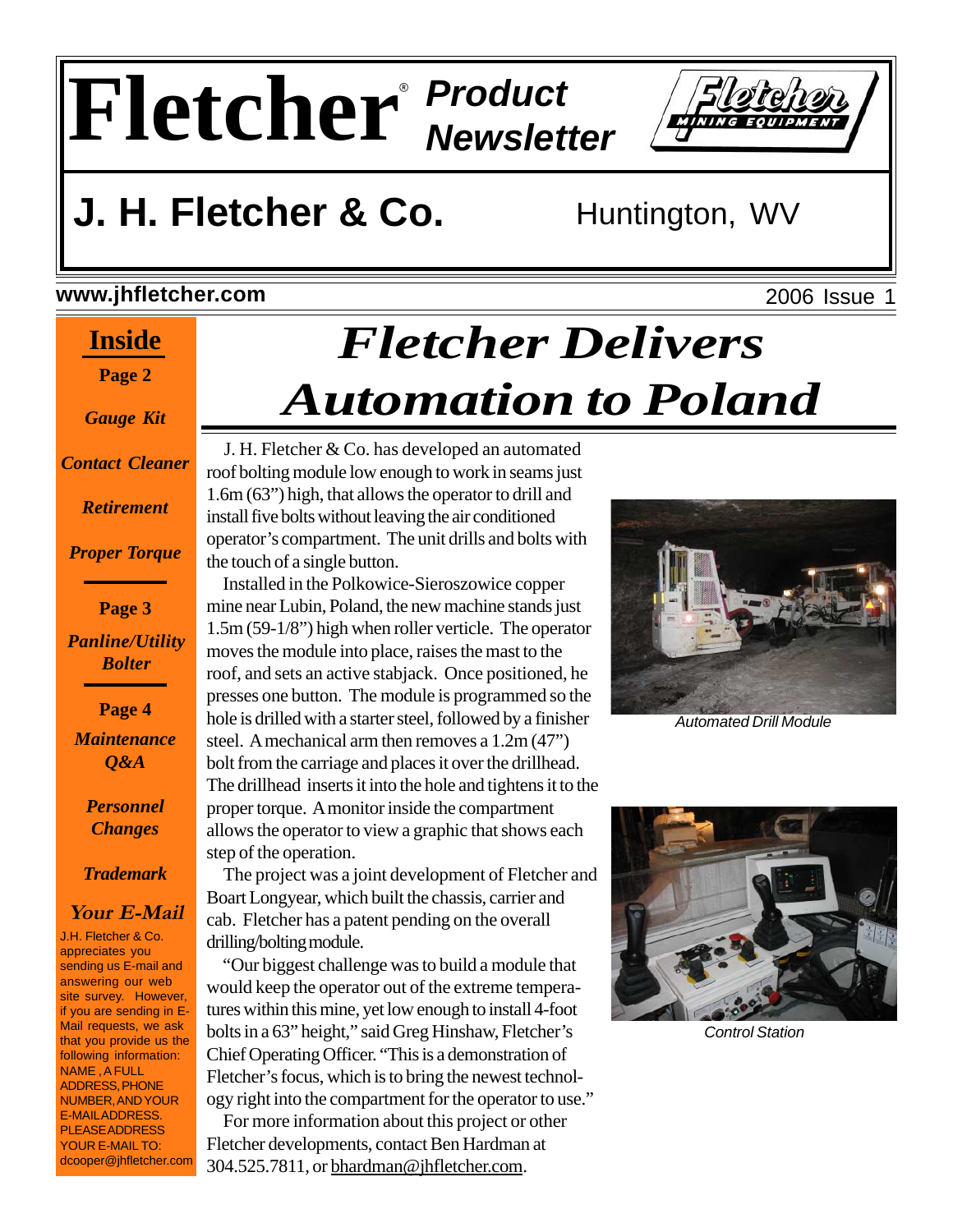## **Gauge Kit**

 J. H. Fletcher & Co. is now making available a Gauge Test Kit (*part no. 300898*) for use on equipment with load sense pump control systems. A gauge differential pressure kit, gauges, couplings, adapters, gauge hoses, gauge adapters, and tool box are included providing all of the items necessary for trouble

shooting and setting system pressures on Fletcher equipment. The gauge test kit can be ordered from the Fletcher Service Department by calling 304-525-7811.



*Gauge Test Kit 300898*

## **Contact Cleaning Kit**

 When zero volume connectors, such as the ones used for electrical switches and solenoid connections, become dirty or corroded the results are a poor connection and possible failure of the components. The Fletcher service department can provide you with a contact cleaning kit containing all of the supplies required to properly clean and maintain these crucial connections. The kit can be ordered by contacting our service department and ordering part number 300899.



*Typical zero volume connectors*

*Contact Cleaning Kit Part No. 300899*

### *Retirement*



After 28 years with J. H. Fletcher & Co., Sales Manager, Bill Ellis will be retiring at the end of 2006. Bill has been a valued part of the Company and well respected in the mining industry. Look for an article about Bill in the December

issue of *Coal People*. **Congratulations Bill!**

### **Proper Torque Reduces Damage and Leaking**

 If not properly secured, hose connections can leak and possibly be damaged leading to inefficient machine operation and reduced machine life. To assist maintenance personnel, our Quality Control Department has developed the chart below showing the minimum and maximum torque to be used when connecting Manuli Hose with JIC hose ends.

 For quality control issues, contact Mark Endicott at 304-525-7811.

#### **MANULI HOSE TIGHTENING CHART**

#### **JIC HOSE ENDS**

Tighten hose end only one time. The connection should be dry. Make sure the hose is secured so that the hose end does not move (rotate) on the adaptor while tightening. This reduces the chance that the part of the connection that engages (the JIC taper) does not do any damage to itself that may cause a hydraulic oil leak.

| Hose I.D. | Minimum Torque    | Maximum Torque    |
|-----------|-------------------|-------------------|
| 1/4       | $1-1/2$ Hex Flats | 4 Hex Flats       |
| 3/8       | 1 Hex Flat        | $1-3/4$ Hex Flats |
| 1/2       | $1/2$ Hex Flat    | $1-1/2$ Hex Flats |
| 3/4       | 1 Hex Flat        | $1-1/2$ Hex Flats |
| 1         | $1/3$ Hex Flat    | 1 Hex Flat        |
| $1 - 1/4$ | 1 Hex Flat        | $1-1/2$ Hex Flats |
| $1 - 1/2$ | 1 Hex Flat        | $1-1/2$ Hex Flats |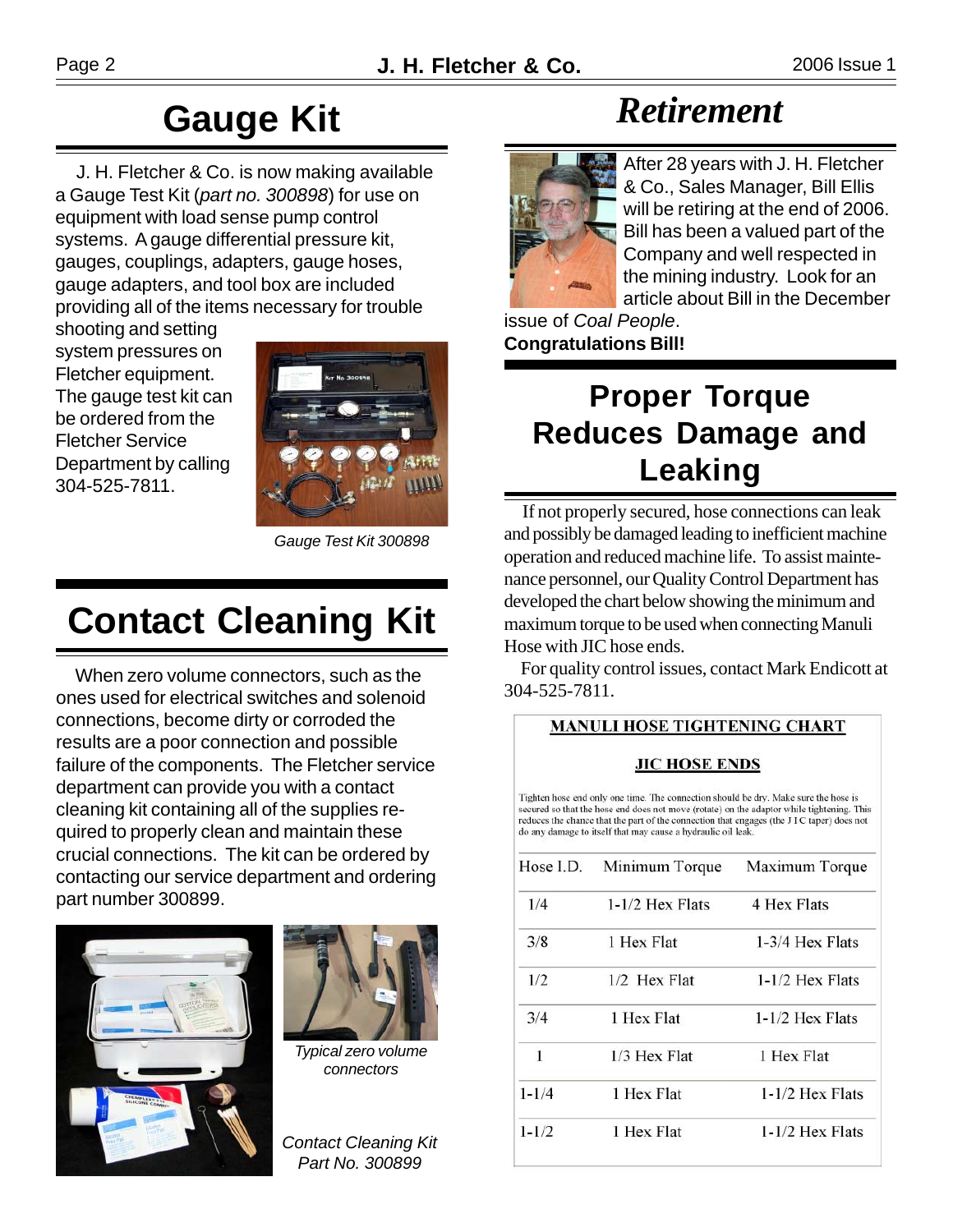# Panline/Utility Bolter

 For decades, longwall mines have struggled to efficiently control roof and face while moving equipment. Now, Fletcher offers dual-purpose singleand dual-head panline bolters. During moves, the bolters are attached to the panline and are used to secure inby roof and face. Between moves, the bolter can easily be attached to a shield mover and then used as a utility bolter.

 In Panline mode, the machine is supplied hydraulic pressure from the longwall shield and has a tram system similar to that of the shearer. The customer supplies the trapping shoe, sprocket for trapping shoe, and the drive sprocket. Fletcher then modifies the drive sprocket to fit on the hydraulically driven planetary gear reducer.

 When used as a Utility Bolter, hydraulic power is supplied by the shield mover.

 The Fletcher Panline/Utility Bolter is rugged and versatile and can help the mine make the most efficient use of it's capital expense dollar by offering a multi use piece of reliable mining equipment.



*Bolter attached to shield mover*



*Bolter on panline*